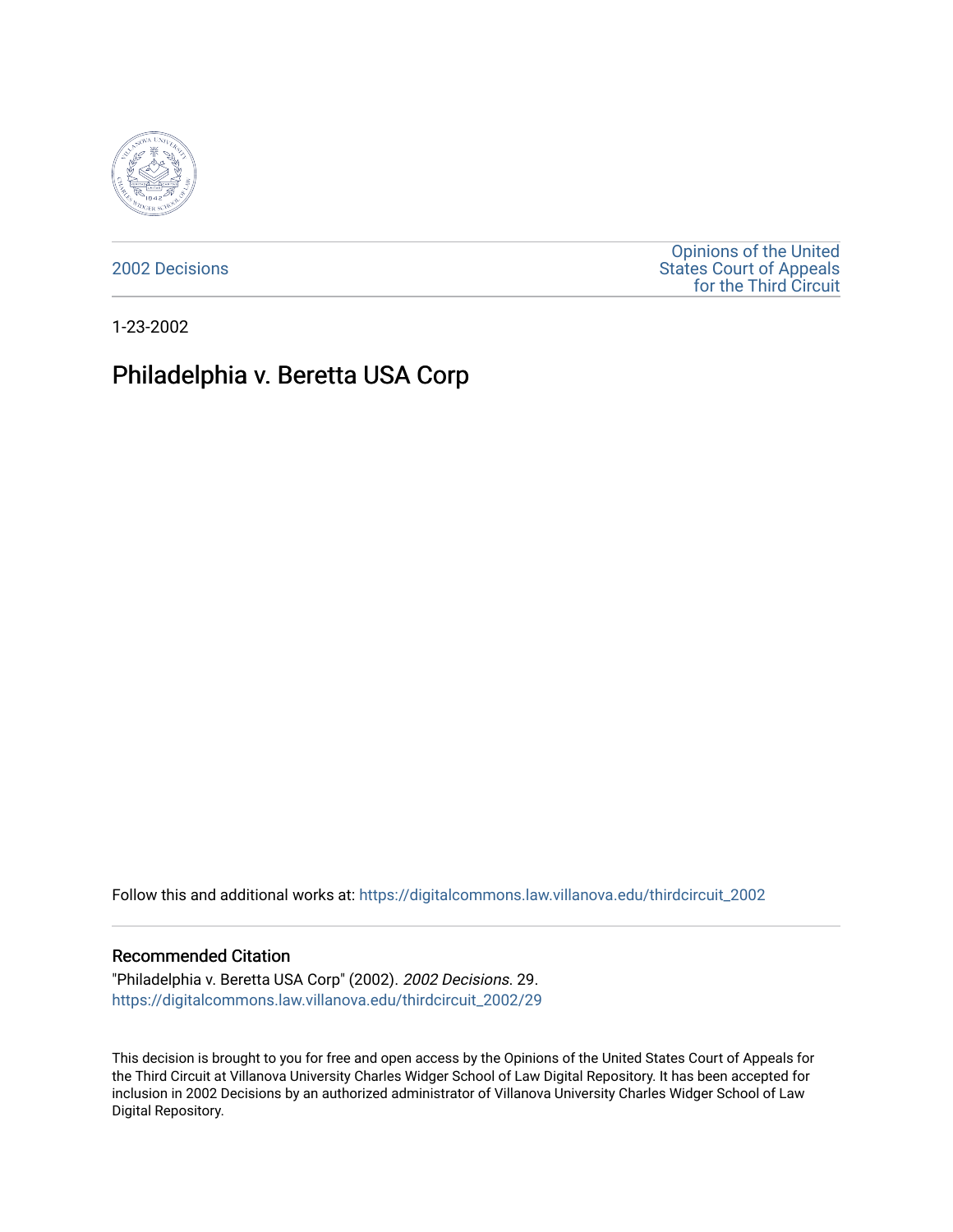Filed January 22, 2002 UNITED STATES COURT OF APPEALS FOR THE THIRD CIRCUIT

No. 01-1118

CITY OF PHILADELPHIA; GUARDIAN CIVIC LEAGUE OF PHILADELPHIA; ASPIRA, INC. OF PENNSYLVANIA; RESIDENTS ADVISORY BOARD; NORTHEAST HOME AND SCHOOL; PHILADELPHIA CITIZENS FOR CHILDREN AND YOUTH,

Appellants

v.

BERETTA U.S.A. CORP.; BROWNING INC.; BRYCO ARMS, INC.; COLTS MANUFACTURING CO., INC.; GLOCK, INC.; HARRINGTON & RICHARDSON, INC. ("H&R"); INTERNATIONAL ARMAMENT CORP., d/b/a INTERARMS INDUSTRIES, INC.; \*KEL-TEC CNC INDUSTRIES, INC.; LORCIN ENGINEERING CO., INC.; NAVEGAR, INC., d/b/a INTRATEC; PHOENIX/RAVEN ARMS; SMITH & WESSON CORP. INC.; STURM, RUGER & COMPANY, INC.; TAURUS INTERNATIONAL FIREARMS

(\*Amended per Clerk Order of 2/1/01)

On Appeal from the United States District Court for the Eastern District of Pennsylvania (D.C. Civ. No. 00-2463) District Judge: Honorable Berle M. Schiller

Argued December 6, 2001

BEFORE: ALITO, AMBRO, and GREENBERG, Circuit Judges